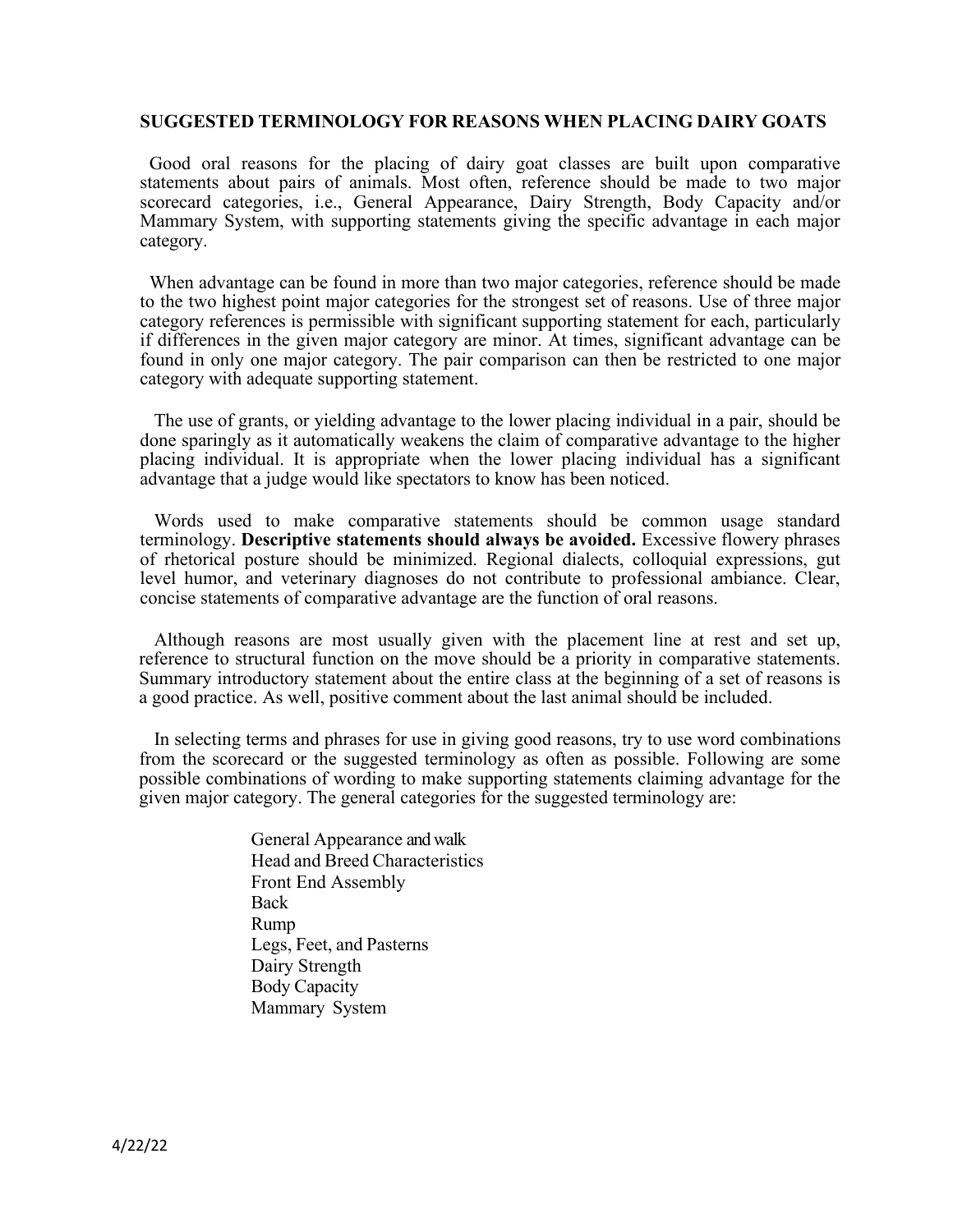# SHE IS OR HAS: OR SHE IS MORE DESIRABLE IN:

### **1. General Appearance and Walk**

- a. more attractive in framework being:
	- 1) more feminine
	- 2) more upstanding
- b. walks more smoothly
- c. walks more easily
- d. walks with a more impressive carriage

## **2. Head and Breed Characteristics**

- a. cleaner cut
- b. more balanced in length, width and depth
- c. broader in the muzzle
- d. fuller nostrils
- e. more cleanly sculpted head with more alert eyes
- f. more breed character about the head, especially in:
	- 1) straightness (or curvature) of the nose
	- 2) length of ears
	- 3) set to the ears
	- 4) markings on the face
- g. stronger jaw
- h. neater in poll area
- i. more angular junction to the throat
- j. shows more desirable breed characteristics due to coloration

## **3. Front End Assembly**

- a. blends more smoothly from the neck into the withers
- b. withers more prominently arched to the point of the shoulder
- c. point of shoulder more smoothly set against the body
- d. a tighter junction of shoulder blades with the withers
- e. smoother blending of shoulder blades against the chest wall
- f. point of elbow more tightly/smoothly set against the chest wall:
	- 1) at rest
	- 2) in motion
- g. deeper into the chest floor
- h. wider into the chest floor
- i. more moderate strength in the brisket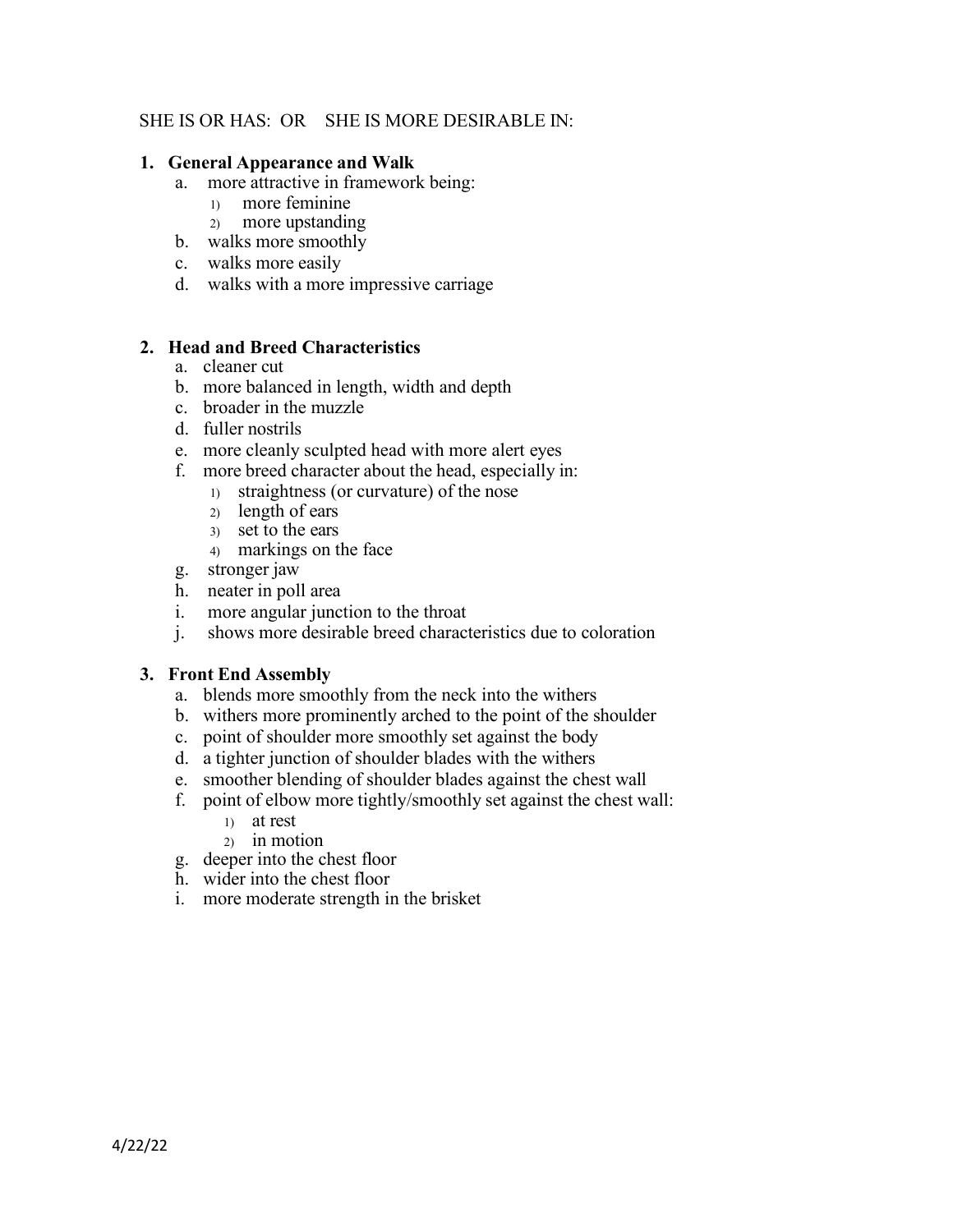# **4. Back**

- a. more well defined in the vertebrae
- b. taller at the withers than at the hips
- c. more uphill to the withers from the hips
- d. fuller in the crops
- e. stronger and straighter in the back, especially in the:
- f. chine
- g. loin
- h. wider/stronger/straighter in the loin
- i. the hips are wider

# **5. Rump**

- a. stronger,
- b. more uniformly wide
- c. more nearly level from hips to pinbones
- d. more nearly level from thurl to thurl
- e. more nearly level with the tailhead, blending more smoothly
- f. thurls are more correctly set two-thirds of the distance from the hips to the pinbones
- g. the pin bones are:
	- 1) more well defined
	- 2) wider apart
	- 3) more properly set slightly lower than the hips
- h. the tailhead is more smoothly set between the pinbones
- i. the vulva is:
	- 1) more normal in size
	- 2) more normal in shape

## **6. Legs, Pasterns and Feet**

- a. flatter and stronger in the leg bone
- b. smoother/freer in motion in the forelegs
- c. straighter in forelegs
- d. wider apart in the forelegs
- e. more squarely placed forelegs
- f. neater or cleaner in forelegs in the area of the knees
- g. shows more fullness at point of elbow
- h. stronger in the pasterns
- i. more desirable length of pastern
- j. feet are more directly pointed forward
- k. shorter and stronger toe
- l. more uniform in the depth of the sole from toe to heel
- m. more desirable rear leg set:
	- 1) when viewed from side being more perpendicular from hock to pastern
	- 2) being more angulated in side profile through the stifle
	- 3) being straighter when viewed from the rear
- n. more width between the hind legs
- o. travels with wider space between hocks
- p. more width in escutcheon area
- q. more desirable angle in the hocks
- r. more cleanly molded hocks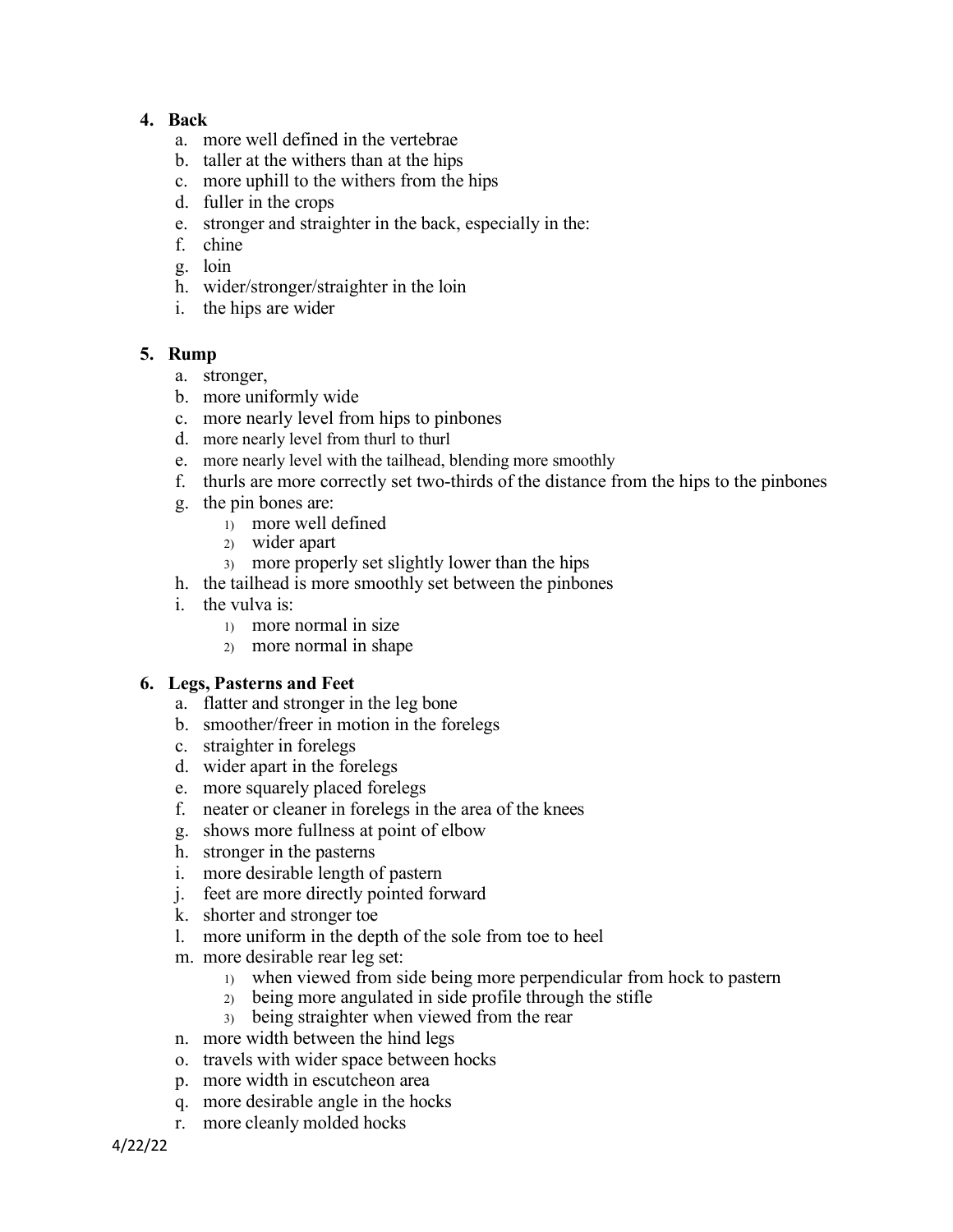# **7. Dairy Strength**

- a. great angularity throughout
- b. longer in bone pattern throughout
- c. more general openness
- d. stronger yet more refined bone structure
- e. freer from coarseness
- f. showing more evident milking ability with due regard for stage of lactation
- g. neck:
	- 1) longer/leaner
	- 2) cleaner-cut throat
	- 3) cleaner-cut brisket
- h. withers:
	- 1) more wedge-shaped
	- 2) with dorsal processes more correctly prominent above the shoulder blades
- i. rib:
	- 1) flatter in the rib, more open in the rib
	- 2) shows great space between the ribs
	- 3) a longer rib
	- 4) more correctly angled toward the flank
- j. flank:
	- 1) deeper in the flank
	- 2) more highly arched
	- 3) more refined
	- 4) freer of excess tissue
- k. thigh:
	- 1) cleaner in the thigh
	- 2) from the rear, more wide apart
	- 3) more highly arched and out-curving into the escutcheon
	- 4) from the side, more correctly incurving from pinbone to stifle
- l. skin and hair:
	- 1) thinner skin
	- 2) more pliable skin
	- 3) softer more lustrous hair
- 8. **Body**
	- a. more appropriate in size/capacity in relation to:
		- 1) age
		- 2) stage of lactation
		- 3) breeding season
	- b. stronger and more vigorous
	- c. chest
		- 1) deeper
		- 2) wider in the floor
		- 3) more widely sprung in the ribs
		- 4) fuller at the point of elbow
		- 5) fuller in the crops
	- d. barrel:
		- 1) more strongly supported yet:
			- i. deeper
			- ii. longer
			- iii. wider